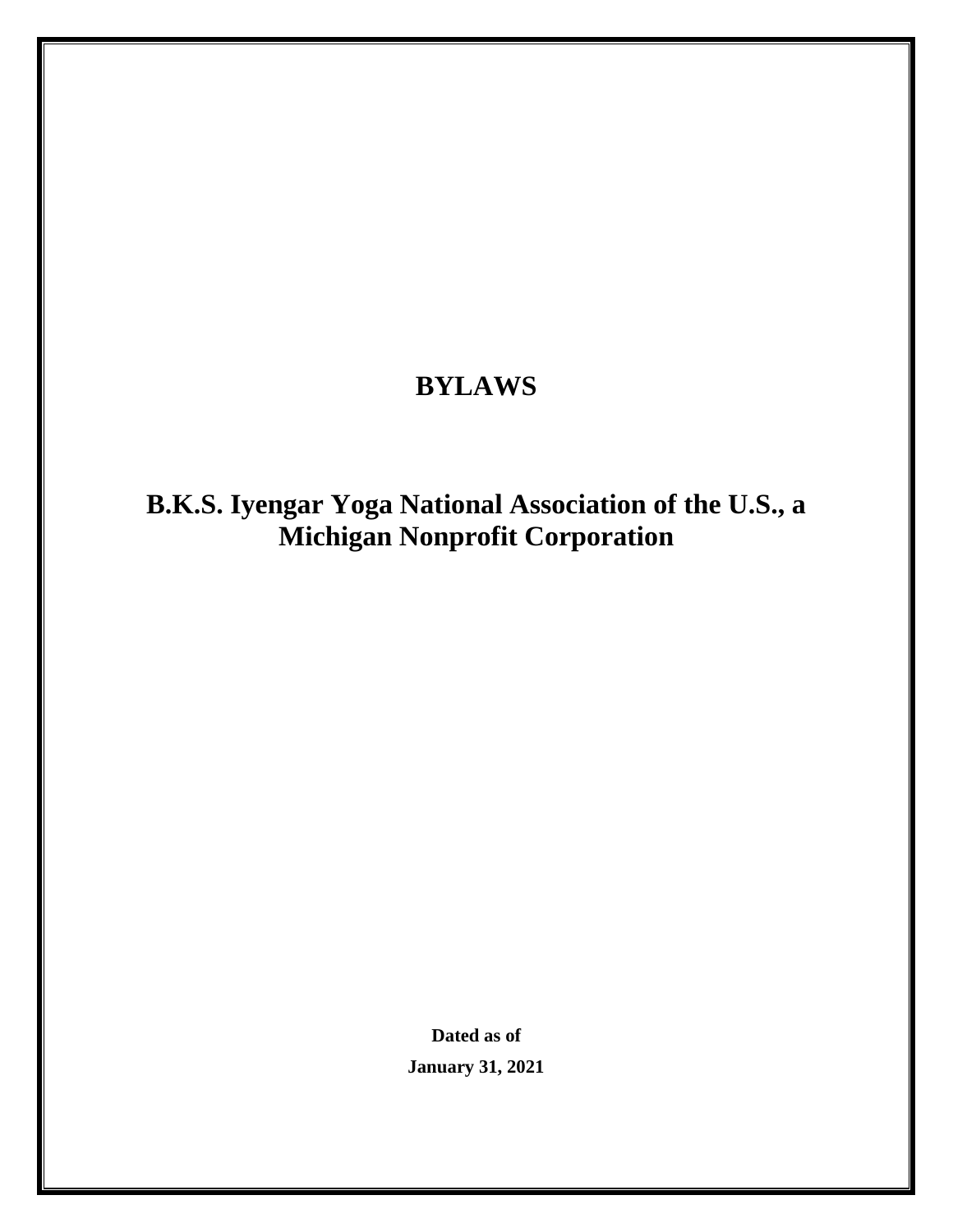## **BYLAWS OF B.K.S. IYENGAR YOGA NATIONAL ASSOCIATION OF THE U.S.**

**\_\_\_\_\_\_\_\_\_\_\_\_\_\_\_\_\_\_\_\_\_\_** A Michigan Nonprofit Corporation

#### **ARTICLE I**

#### **NAME, OFFICES, AND PURPOSES**

**1.1 Name**. The name of the corporation is B.K.S. Iyengar National Association of the U.S., d/b/a IYNAUS.

**1.2 Purpose and Activities**. The corporation will operate exclusively for charitable and educational purposes within the meaning of sections  $170(c)$  and  $501(c)(3)$  of the Internal Revenue Code. The purpose of the corporation is to educate others about the art, science and philosophy of Yoga according to the teachings of Yogacharya B.K.S. Iyengar. To further this purpose, the corporation may:

**1.2.1** Assess applicants for teaching certificates awarded by RIMYI as set out in the IYNAUS Assessment Manual.

**1.2.2** Support the aims and objectives of RIMYI, where consistent with the charitable purposes of IYNAUS.

**1.2.3** Provide research and resources (financial, educational, and training) for outreach efforts to Iyengar Regional Associations, studios and teachers committed to making Iyengar yoga more diverse, equitable and inclusive.

**1.2.4** Arrange and provide for the holding of events, Yoga demonstrations, meetings, conventions, conferences, lectures and classes in the United States, and facilitate Yoga intensive studies at the Ramamani Iyengar Memorial Yoga Institute (RIMYI) in Pune, India.

**1.2.5** Facilitate and expedite communication between RIMYI and United States students, and foster a fruitful East-West cultural exchange.

**1.2.6** Maintain a national registry of certified teachers and assessors.

**1.2.7** Promote and advance the study and the practice of, and research into, the therapeutic effects of Iyengar Yoga as a means of improving the mental, physical, and spiritual health of the community, and to publish the useful results of any such research.

**1.2.8** Maintain and enforce applicable intellectual property rights related to the Iyengar name in connection with teaching Iyengar Yoga.

1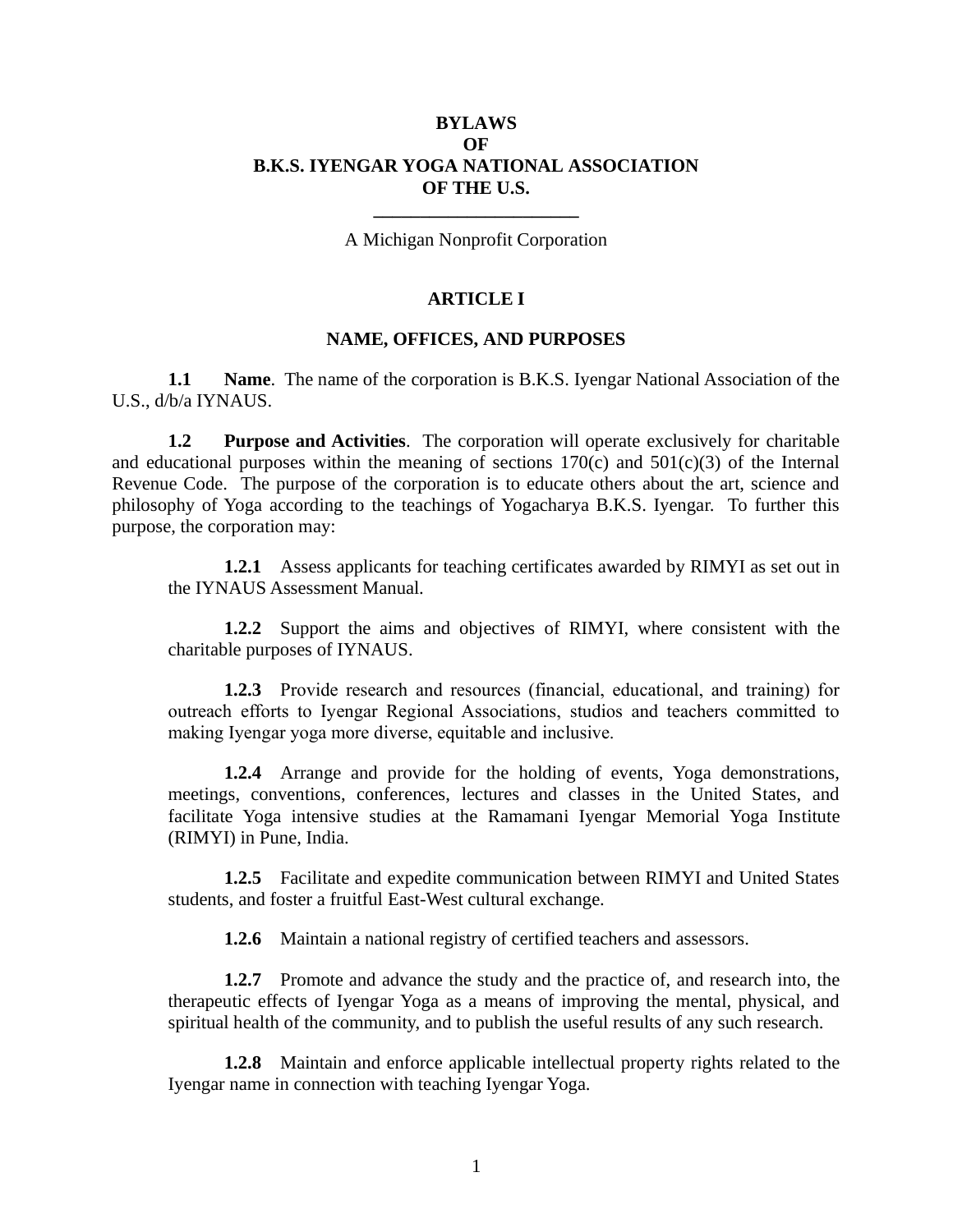**1.2.9** Establish a reference library and maintain archives of pertinent materials written by or about B.K.S. Iyengar, including depictions, electronic reproductions and works.

**1.2.10** Support charitable and educational activities in Bellur, India of the Iyengar family, consistent with IYNAUS' charitable and educational purposes.

**1.2.11** Establish a newsletter, website, and other means of disseminating information consistent with IYNAUS' charitable and educational purposes.

**1.2.12** Employ staff, own property, borrow money, raise funds, incur expense or do any other thing in pursuance of these functions.

**1.2.13** Support and maintain high ethical standards in the teaching of Iyengar Yoga in the United States, through a standing ethics committee that seeks to resolve issues and complaints.

**1.2.14** Acquire, own, dispose of and deal with real and personal property and interests therein and to apply gifts, grants, bequests and devises and their proceeds in furtherance of the purposes of the corporation.

**1.2.15** Do all such things and to perform such acts to accomplish its purposes as the Board of Directors may determine to be appropriate consistent with its status as a public charity under U.S. tax law and a nonprofit corporation under the laws of the State of Michigan.

**1.3 Nonprofit Operation**. No director of the corporation shall have any title to or interest in the corporate property or earnings in the director's individual or private capacity, and no part of the net earnings of the corporation shall inure to the benefit of any trustee, director, officer or private individual. No part of the activities of the corporation shall consist of carrying on propaganda or otherwise attempting to influence legislation, and the corporation shall not participate in or intervene in any political campaign on behalf of (or in opposition to) any candidate for public office.

## **ARTICLE II MEMBERS AND MATTERS RESERVED TO THE MEMBERS**

**2.1 Members.** Individual membership is open to all persons interested in the purposes of the corporation. All United States members determine their regional affiliation and become IYNAUS members through their region. International members may join through a region or through IYNAUS. Membership is automatic for any person who is a member of a United States Regional Iyengar Yoga Association recognized by the corporation.

**2.2 Matters Reserved.** Each member in good standing has the right to vote on the following as these may come up from time to time as determined in the sole discretion of the IYNAUS Board:

**2.2.1** Regional board representatives for the member's region;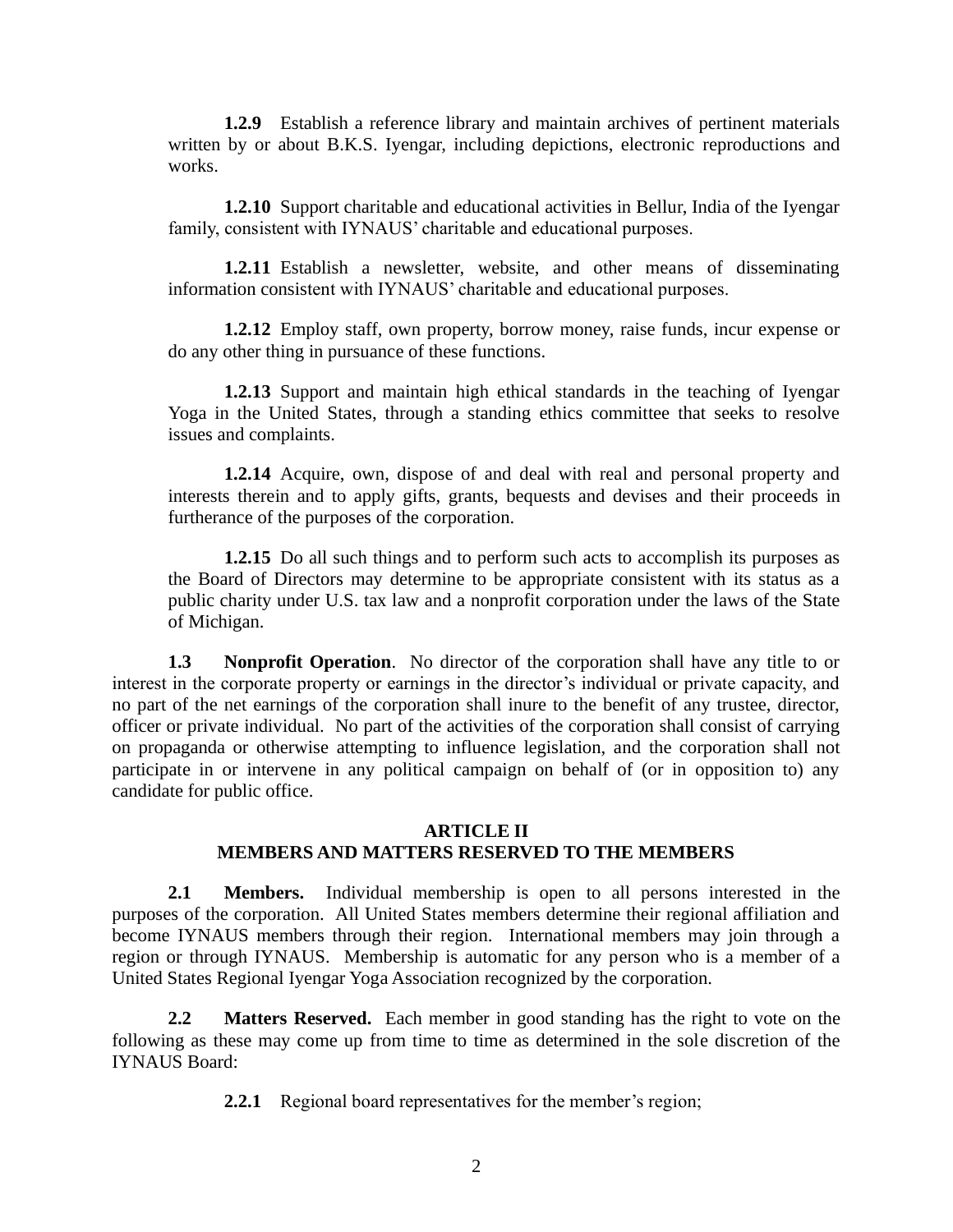**2.2.2** Approval/disapproval of general meeting minutes when attending a general meeting, or by ballot in non-convention years;

**2.2.3** Approval of IYNAUS financial report and budget when attending a general meeting, or by ballot in non-convention years;

**2.2.4** Removal of directors (see below);

**2.2.5** On any topic brought to vote by the Board when the member is in attendance at a special meeting.

Member meetings can be held at IYNAUS conventions (at which the quorum shall be the number of members in attendance), and may be otherwise called by signed, written petition of at least 20 members, more than half of whom are certified Iyengar Yoga teachers, with at least 30 days' advance written notice to the IYNAUS President. The quorum for any member meeting (other than at a convention) shall be 200 members, more than half of whom are certified Iyengar Yoga teachers.

For clarification, "members" herein refers to the dues-paying members of IYNAUS, not to imply that the corporation is a membership corporation under the Michigan Nonprofit Corporation Act. IYNAUS is a directorship corporation within the meaning of the Act. The removal power above is given to ensure accountability to a larger population of Iyengar Yoga practitioners and teachers. The rights in this Article are reserved to the members by unanimous agreement of the Board pursuant to section 488 of the Act.

## **ARTICLE III BOARD OF DIRECTORS**

**3.1 Board of Directors**. The Board of Directors is the governing body of the corporation. The corporation is organized on a nonstock, directorship basis under the Michigan Nonprofit Corporation Act of 1982, as amended (the "Act"). Except as otherwise provided by law, all matters which are subject to membership vote or other action in the case of a Michigan nonprofit membership corporation shall be approved by action of the Board of Directors.

**3.2 Powers of the Board of Directors**. The Board of Directors shall have charge, control and management of the business, property, personnel, affairs and funds of the corporation, and shall have the power and authority to do and perform all acts and functions permitted for an organization described in section  $501(c)(3)$  of the Internal Revenue Code not inconsistent with these bylaws, the articles of incorporation, or the laws of the State of Michigan. The Board of Directors shall meet as often as necessary to conduct the business of the corporation, but at least annually.

**3.3 Number of Directors**. The Board of Directors shall consist of not less than three and not more than 26 persons, as determined from time to time by the Board of Directors.

**3.4 Term and Appointment of Directors**. Directors shall be elected to three year terms by the affirmative vote of the Board of Directors at its annual meeting or by consent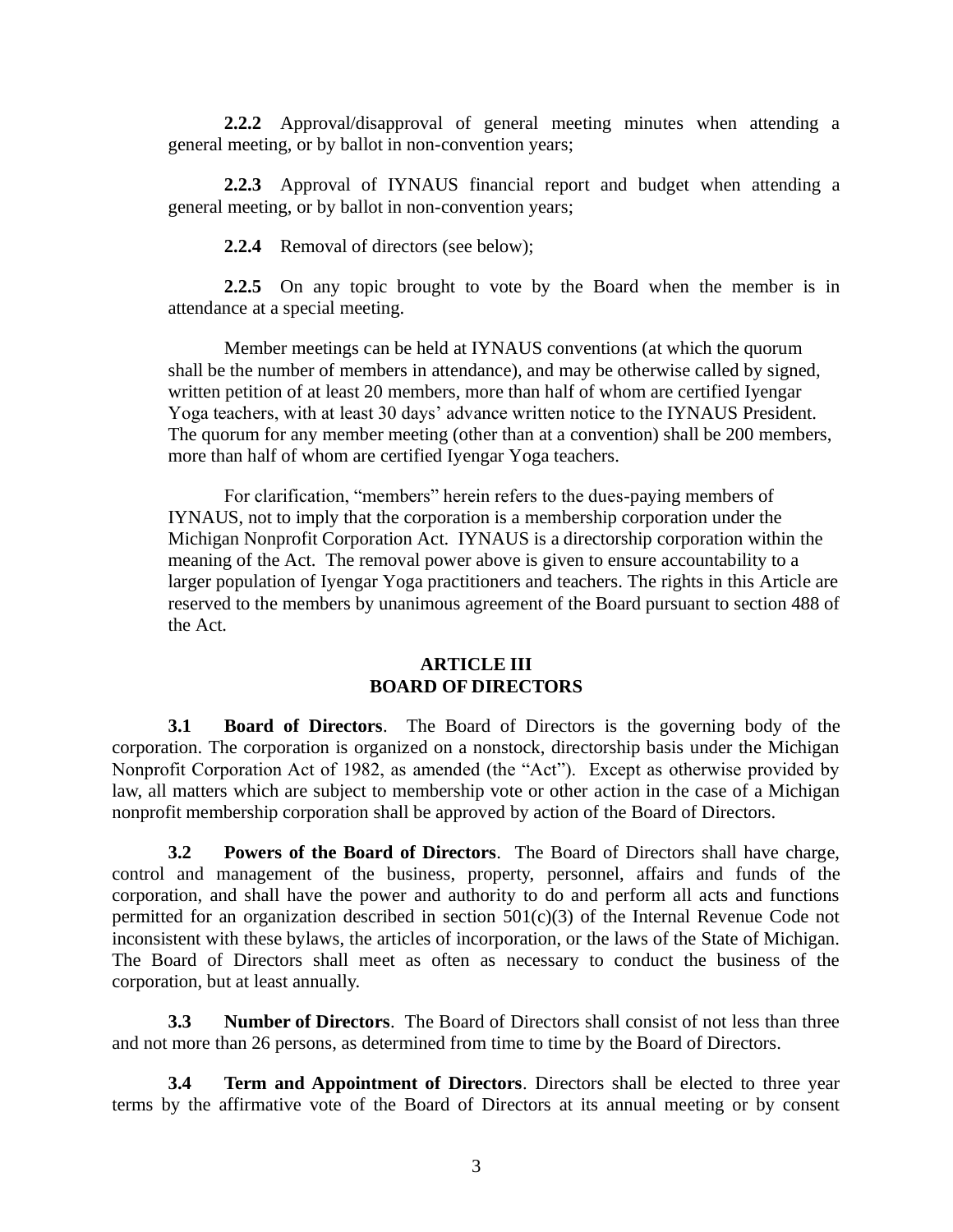without a meeting. It is intended but not required that (with the exception of the attorney-in-fact for the Iyengar family) Directors not serve more than two consecutive terms. The regional associations may nominate one Director per region, subject to approval by the Board. If a Director nominated by a regional association serves as an officer, the region may nominate a second Director. In the case of two Directors having been previously (before the effective date of these bylaws) nominated by a regional association, both Directors will serve out their terms. The Board may appoint additional Directors, fewer in number than those nominated by the regional associations, based upon interest, aptitude and skills. The Board and the regional associations should strive to include, as a minority of Board members, students not certified as teachers. The Board will endeavor to stagger the terms of the Directors so that approximately one-third of the Directors are elected at each annual meeting. Directors' terms shall commence upon Board confirmation of appointment and end on the calendar year end following the three year anniversary of confirmation, or at such other date as the Board may determine.

**3.4.1 Resignation**. A director may resign by giving notice to the Secretary of the corporation, which notice shall be immediately forwarded to the Board of Directors. Unless otherwise specified in the resignation, the resignation shall take effect upon receipt by the Secretary, and the acceptance of the resignation shall not be necessary to make it effective.

**3.4.2 Removal**. Any director may be removed from office with or without cause at any meeting of the Board of Directors by the affirmative vote of a majority of the directors. Note below that the Executive Council also possesses a limited right to remove a director. In addition, the members of IYNAUS may remove any director with or without cause by majority vote at a meeting of members as provided in the Article above.

**3.4.3 Vacancies**. Vacancies occurring in the Board of Directors by reason of death, resignation, removal or other inability to serve shall be filled (a) if the Director was not nominated by a regional association, by the affirmative vote of a majority of the remaining directors, or (b) if the Director was nominated by a regional association (and is not an officer), the regional association may nominate a new Director. A Director elected to fill a vacancy shall serve for the unexpired portion of the term of the replaced Director.

**3.5 Annual Meeting**. The annual meeting of the Board of Directors shall be held on a date to be determined by the Board from time to time. At the annual meeting, the Board of Directors shall elect directors, elect officers, and consider such other business as may properly be brought before the meeting. If less than a quorum of the directors appears for an annual meeting of the Board of Directors, the holding of such annual meeting shall not be required and matters which might have been taken up at the annual meeting may be taken up at any later regular, special, or annual meeting or by consent resolution. Notice shall be given to the directors at least ten (10) but not more than sixty (60) days prior to an annual meeting of the Board of Directors.

**3.6 Regular Meetings**. Regular meetings of the Board of Directors may be held at such times and places as the directors may from time to time determine at a prior meeting or as shall be directed or approved by the vote or consent of all the directors. No notice is required for a regular meeting of the Board of Directors.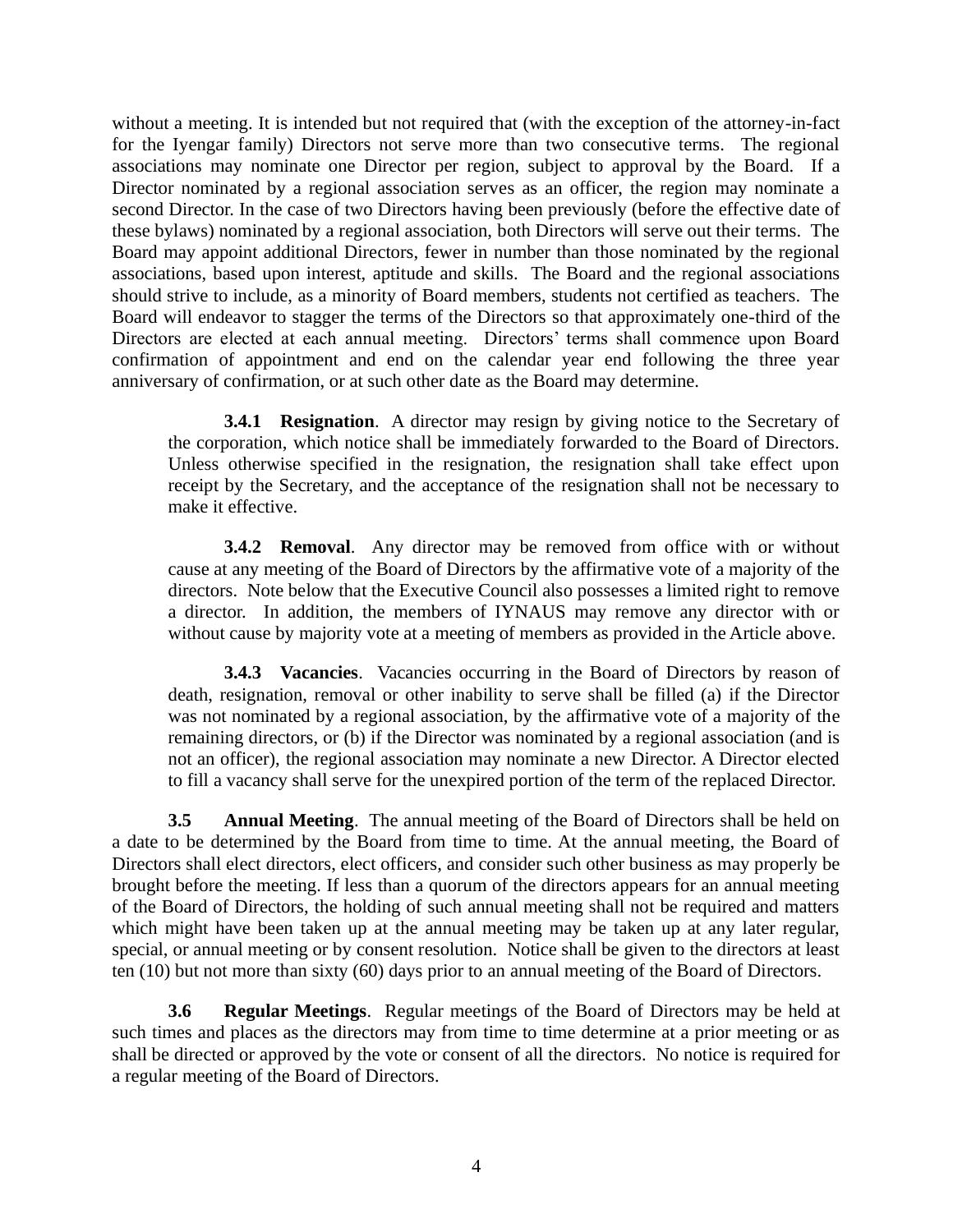**3.7 Special Meetings**. Special meetings of the Board shall be called by the Secretary upon the written request of the President or any two directors. Special meetings of the Board of Directors shall be held pursuant to notice of the time, place and purpose thereof either delivered personally or sent by telephone, mail or electronic means, including by email, to each director not less than twenty-four (24) hours prior to the meeting and if by telephone or electronic means, confirmed in writing before or after the meeting.

**3.8 Compensation**. Per IRS rules, directors may not receive more than reasonable compensation for services on the Board of Directors. If the Board of Directors decides not to provide compensation to directors, the corporation may still purchase insurance as provided in section 6.2, provide reasonable compensation to a director for services which are beyond the scope of the director's duties as a director, or reimburse any director for expenses actually and necessarily incurred in the performance of the director's duties as a director.

## **ARTICLE IV RULES GENERALLY APPLICABLE TO MEETINGS OF BOARD, EC AND COMMITTEES**

**4.1 Action Without a Meeting**. Any action required or permitted to be taken at any meeting of the Board of Directors, Executive Council, or a committee may be taken without a meeting, without prior notice, and without a vote, if 2/3 of the directors, Council members, or committee members entitled to vote thereon consent in writing or by electronic transmission. The consents shall be filed with the minutes of the proceedings and shall have the same effect as a vote for all purposes.

**4.2 Quorum and Voting Requirements**. A majority of the Directors or Executive Council members, as the case may be, constitutes a quorum for the transaction of business. Committees have no quorum requirements here but may establish them as desired. The vote of a majority present at any meeting at which there is a quorum shall be the act of the Board or Council, except as a larger vote may be required by the laws of the State of Michigan, these bylaws, or the articles of incorporation. A director may not authorize another person to act for the director by proxy on any matter**,** except that a director may authorize another person to act for the director with respect to the election of directors by proxy in accordance with the Act.

**4.3 Participation in Meeting by Remote Communications Equipment**. A member of the Board or of a committee may participate in a meeting by conference telephone or by other means of remote communication (including an Internet chat room or web conference) through which all persons participating in the meeting may communicate with the other participants. All participants shall be advised of the means of remote communication and the names of the participants in the meeting shall be divulged to all participants. Participation in a meeting in this manner constitutes presence in person at the meeting.

**4.4 Methods for Giving Notices and Consents**. Unless otherwise provided in these bylaws or the Act, any notice or consent required or permitted may be given in writing or by electronic transmission. An electronic transmission, as defined in the Act, includes without limitation an email or text. Notwithstanding the foregoing, no notice need be given to any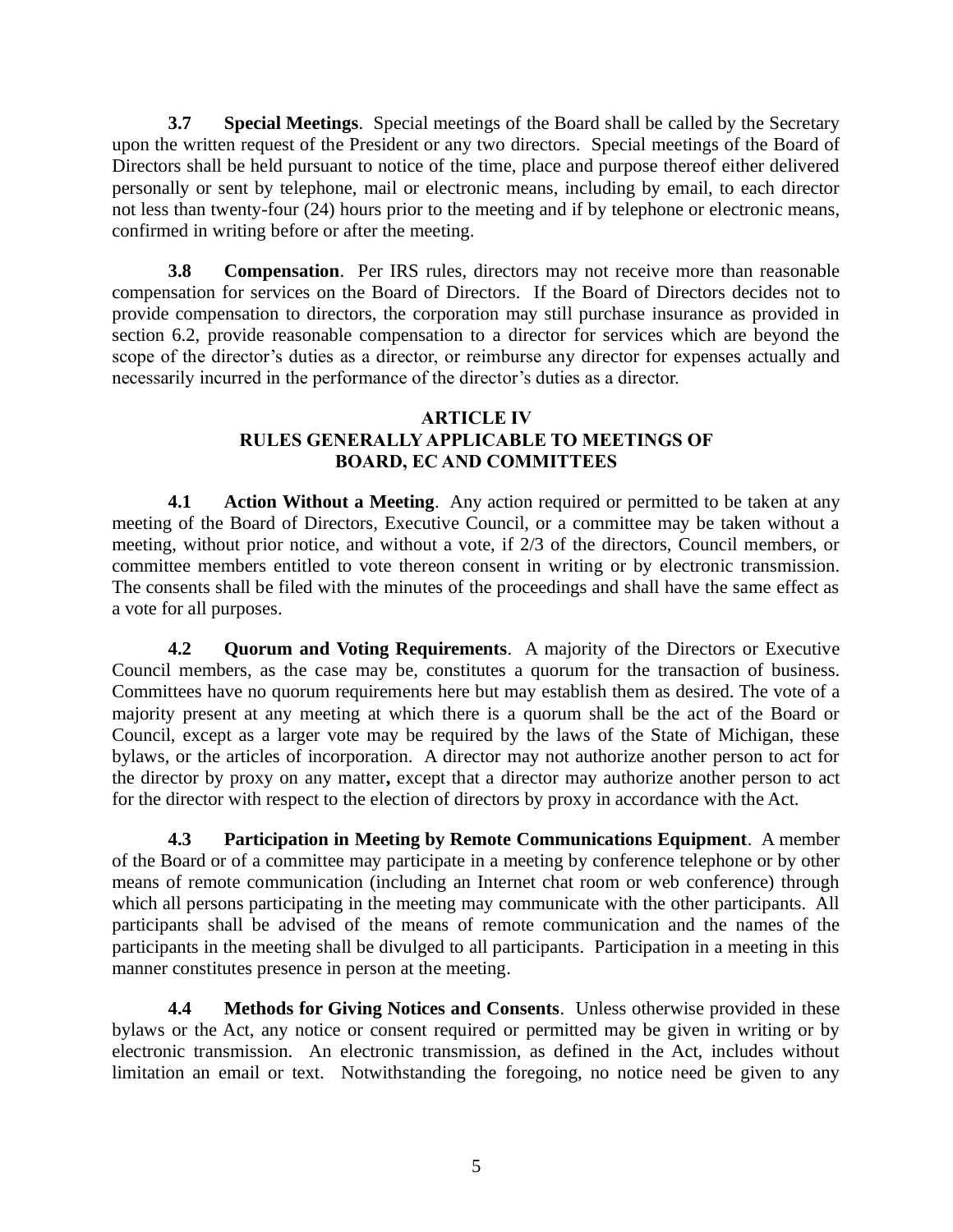person who submits a signed waiver of notice before or after a meeting, or who attends a meeting without objecting to any lack of notice at the beginning of the meeting or upon arrival.

## **ARTICLE V OFFICERS**

**5.1 Officers**. The officers shall be a President, a Secretary, a Treasurer, an Equity and Inclusion Officer and, if desired, a Vice President. There may also be such other officers as the Board of Directors deems appropriate. All officers are also members of the Board.

**5.2 Election and Term of Office**. All officers shall be elected for a term of threeyears by the Board of Directors. It is intended, but not required, that no officer serve more than two consecutive terms. No person may execute, acknowledge or verify an instrument in more than one capacity if the instrument is required by law or by the articles of incorporation or these bylaws to be executed, acknowledged or verified by two or more officers. In case of the absence or disability of any officer of the corporation and of any person hereby authorized to act in his place during periods of absence or disability, the Board may, from time to time, delegate the powers and duties of such officer to any other officer, or any directors, or any other person whom it may elect or appoint.

**5.3 Resignation**. An officer may resign by giving notice to the Board of Directors. Unless otherwise specified in the resignation, the resignation shall take effect upon receipt by the Board of Directors, and the acceptance of the resignation shall not be necessary to make it effective.

**5.4 Removal**. Any officer may be removed with or without cause by the vote of a majority of the directors then in office at any regular or special meeting of the Board of Directors, or by 2/3 vote of the Executive Council.

**5.5 Vacancies**. In the event of the death, resignation, removal, or other inability to serve of any officer, the Board of Directors shall elect a successor who shall serve until the expiration of the normal term of such officer or until his or her successor shall be elected.

**5.6 President**. The President shall be the chief executive officer of the corporation, and, as such, under the direction of the Board of Directors shall have power, on behalf of the Board of Directors, to perform all acts, execute and deliver all documents, and take all steps that the President may deem necessary or desirable in order to effectuate the actions and policies of the Board.

**5.7 Equity and Inclusion Officer.** The Equity and Inclusion Officer (EIO) shall oversee and be responsible for the implementation of the corporation's vision as it relates to diversity, equity, inclusion and justice as stated in these bylaws. The EIO will be an ex officio member of the Yoga Equity Committee.

**5.8 Vice President**. In the absence or disability of the President, the Vice President shall perform the duties and exercise the powers of the President and shall perform such other duties as the Board of Directors shall prescribe.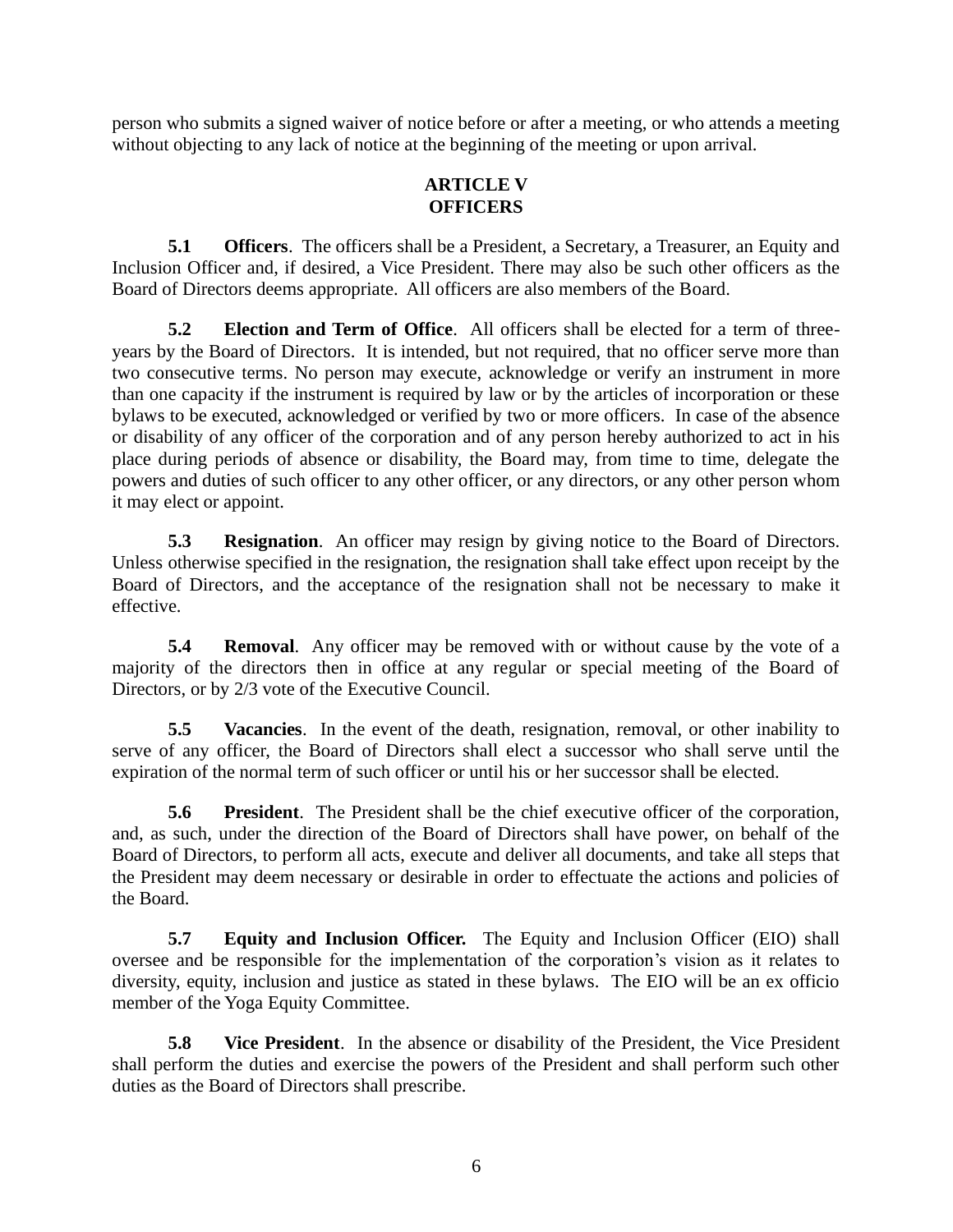**5.9 Secretary**. The Secretary (or, in the Secretary's absence or incapacity, an Assistant Secretary) shall send or cause to be sent all required notices of meetings of the Board of Directors, shall receive and attend to correspondence of the Board of Directors, and shall perform such other duties as usually pertain to the office or as shall be determined from time to time by the Board of Directors or the Executive Council.

**5.10 Treasurer**. The Treasurer (or, in the Treasurer's absence or incapacity, an Assistant Treasurer) shall have charge of the funds of the corporation, except for such funds as the Board of Directors may designate; shall see that an accounting system is maintained which will give a true and accurate accounting of the financial transactions of the corporation; and shall render reports from time to time as requested by the Board of Directors of his or her activities and the financial condition of the corporation. All funds received by the Treasurer shall immediately be deposited in a depository designated by the Board of Directors.

## **ARTICLE VI EXECUTIVE COUNCIL**

**6.1 Executive Council**. There shall be a standing Executive Council of the Board of Directors, consisting of 8 members appointed by the Board of Directors with the recommendation or consent of the President, who will chair the Executive Council. The President may add up to 3 additional Board members to the Executive Council, in the President's discretion.

**6.2 Powers of the Executive Council**. Between meetings of the Board of Directors, the Executive Council is delegated and may exercise all of the power and authority of the Board of Directors in the management of the business and affairs of the corporation. However, the Executive Council may not, without Board approval, (a) remove more than one director in a calendar year, (b) amend the articles of incorporation, or (c) amend the bylaws. At each meeting of the Board of Directors, a member of the Executive Council shall report on material actions, if any, taken by the Executive Council between meetings of the Board of Directors.

**6.3 Composition**. Each of the President, Vice-President (if any), Secretary and Treasurer shall be an *ex officio* member of the Executive Council, provided that such officer is also a director. The Executive Council will also include the chair of the Assessment Committee, the chair of the Ethics Committee, the Equity and Inclusion Officer, and the attorney-in-fact for the Iyengar family.

#### **ARTICLE VII COMMITTEES**

**7.1 Committees**. The Board of Directors may establish and has established committees from time to time as it shall deem appropriate, and may establish policies or resolutions related to qualifications and mission. The terms of all committee members are three years. It is intended that committee members not serve more than two consecutive terms. Standing Committees may include, but not be limited to the following:

**7.1.1 Yoga Equity.** The mission of the Yoga Equity Committee is to create opportunities and a path for more Diversity, Equity and Inclusion (DEI) for students,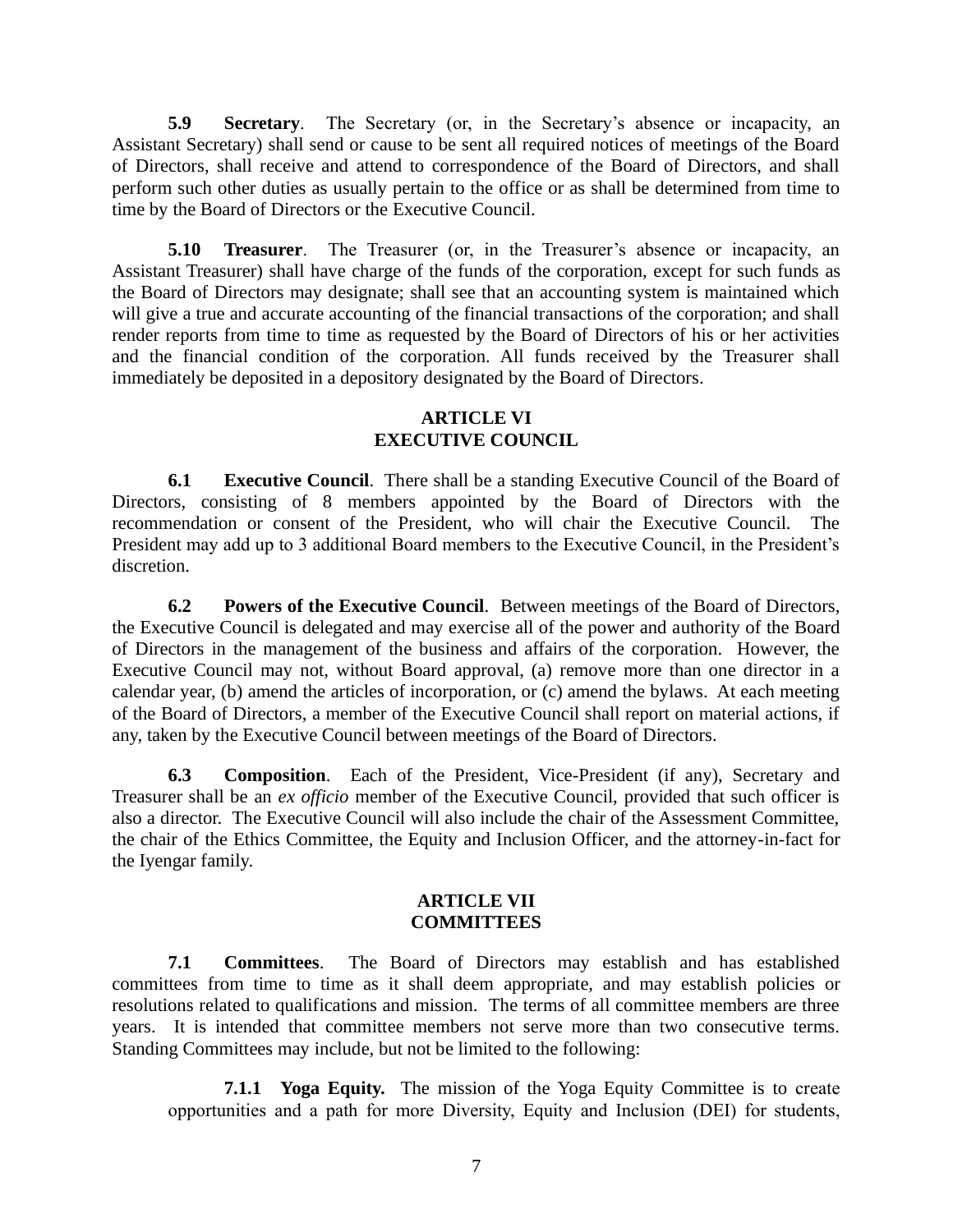teachers and communities to study and learn the art, science, and philosophy of Iyengar yoga. The Yoga Equity Committee has responsibility for the execution of this mission.

**7.1.2 Governance.** The Governance Committee is charged with helping establish and populate the Board, Executive Council and Committees, complying with the corporation's articles and bylaws, and updating the corporation's governing documents as necessary or appropriate.

**7.1.3 Assessment.** The Chair of the Assessment Committee shall be elected by the certified teachers who have qualified to serve as assessors. The Assessment Committee shall have charge of the process of assessment of teachers and teacher candidates, subject to the direction of the Board.

**7.1.4 Ethics.** The Ethics Committee enforces the high ethical standards that apply to certified teachers. It is empowered to receive, investigate and resolve ethics complaints, and it reports to the President and to the Executive Council.

**7.1.5 Finance.** The Treasurer shall chair the Finance Committee. The duties of the Finance Committee include overseeing the organization's finances, advising the Executive Council and the Board on all matters relating to the corporation's business and financial activities, and preparing an annual budget.

**7.1.6 Trademarks.** RIMYI owns certain intellectual property rights associated with the name "Iyengar Yoga" as a method of teaching yoga, along with certain related marks. These rights include registrations with the U.S. Patent and Trademark Office. RIMYI has designated an agent in the U.S. under a power of attorney to monitor, enforce, collect and distribute royalties (including to IYNAUS), and otherwise manage such U.S. intellectual property rights. The Trademarks Committee, consisting of at least two members who are CIYTs, one of whom is the agent, oversees this role and determines, with input from the Executive Committee and Assessment Committee, the qualifications and the rights of CIYTs to use such intellectual property.

**7.2 Limitations on Committees**. No committee shall have the power or authority to: (a) amend the articles of incorporation; (b) agree to merge with another organization; (c) authorize the conversion of the corporation into another type of entity; (d) authorize the sale, lease, exchange, or donation of all or substantially all of the corporation's property and assets; (e) authorize a dissolution of the corporation or a revocation of a dissolution; (f) amend the bylaws of the corporation; (g) fill vacancies on the Board of Directors; (h) remove any person from the Board of Directors; (i) adopt, delete, change or make exceptions to policies; (j) establish or abolish any standing Board committee; (k) reverse actions previously taken by the Board of Directors; or (l) approve the payment of compensation for any director serving on the Board of Directors or any committee. Further, a committee that is not composed entirely of directors of the corporation shall not exercise the power or authority of the Board of Directors in the management of the corporation's business and affairs, but may perform, under the direction of the Board, such functions as determined from time to time by the Board.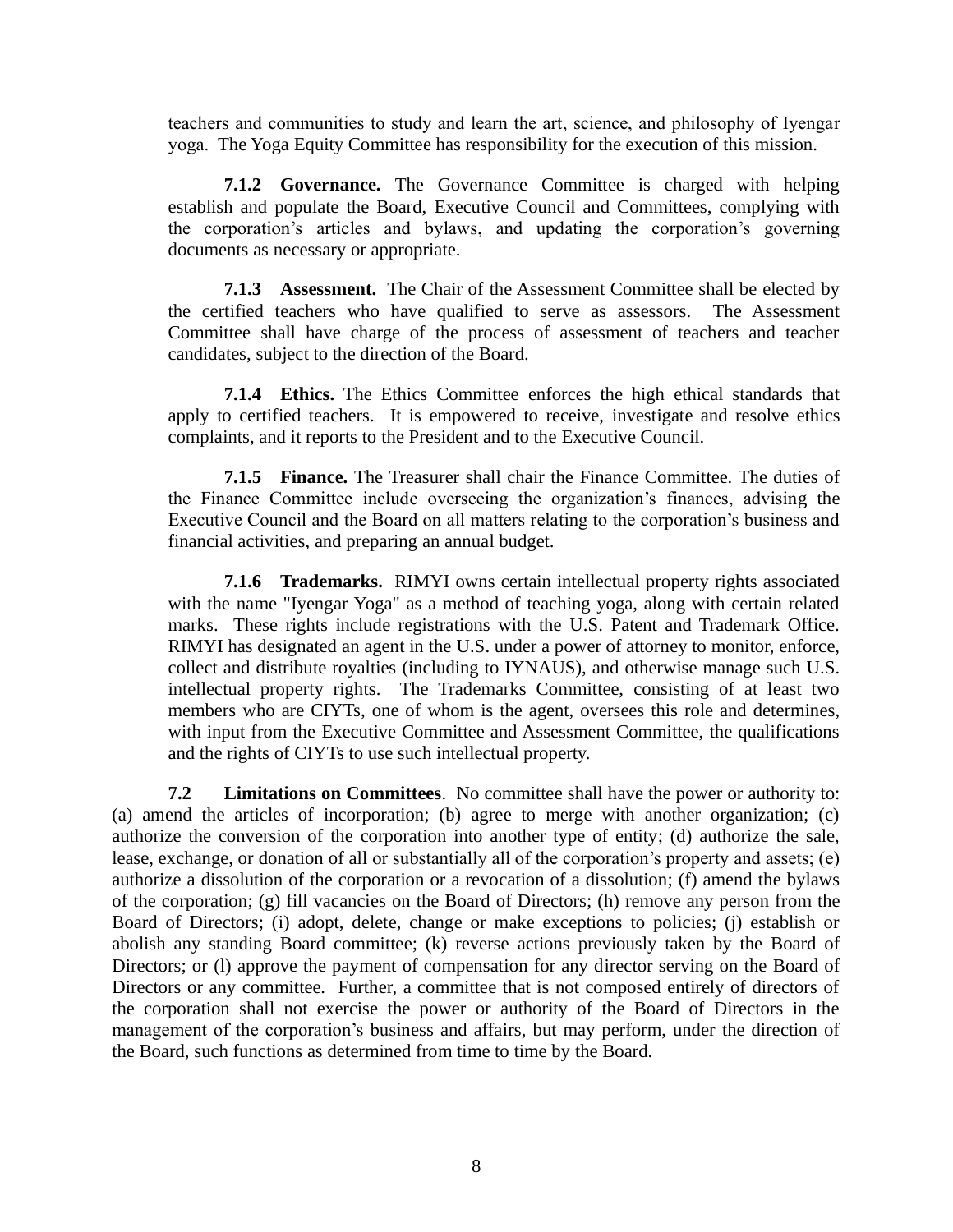**7.3 Procedure.** Each Committee may adopt rules for its own government not inconsistent with these bylaws or with Robert's Rules Of Order, or with other rules adopted by the Board.

## **ARTICLE VIII CORPORATE DOCUMENT PROCEDURE**

**8.1 Execution of Corporate Documents**. A corporate document shall not be signed by any officer, designated agent, or attorney-in-fact unless authorized by the Board of Directors or these bylaws.

**8.2 Authority to Execute Documents**. The Board of Directors may in any instance designate one or more officers, agents or employees to execute any contract, conveyance, mortgage or other instrument on behalf of the corporation, and such authority may be general or confined to specific transactions. The Board of Directors may also ratify any execution. When the execution of any instrument has been authorized without specifying the executing officers or agents, any of the President, the Secretary, or the Treasurer may execute such instrument on behalf of the corporation.

## **ARTICLE IX INDEMNIFICATION**

**9.1 Indemnification**. Each person who is, was, or is threatened to be made a party to any threatened, pending, or completed action, suit, or proceeding of any sort, whether civil, criminal, administrative, or investigative, and whether formal or informal, by reason of the fact such person is or was a director, officer, or member of a committee of the corporation or that such person serves or has served at the request of the corporation as a director, officer, partner, employee or agent of any other corporation, partnership, joint venture, trust or other enterprise shall be indemnified by the corporation to the fullest extent permitted by the laws of the State of Michigan as they may be in effect from time to time. The corporation may, to the extent authorized from time to time by the Board, grant such rights to indemnification to any employee, non-director volunteer, or agent of the corporation to the fullest extent provided under the laws of the State of Michigan as they may be in effect from time to time.

**9.2 Insurance**. The corporation may purchase and maintain insurance on behalf of any person described in section 6.1 above against any liability asserted against and incurred by such person in any such capacity or arising out of his status as such, whether or not the corporation would have power to indemnify such person against such liability under the preceding section 6.1.

## **ARTICLE X MISCELLANEOUS**

**10.1 Amendments**. These bylaws may be amended by the Board of Directors by the affirmative vote of two-thirds of the directors then in office. No amendment inconsistent with the articles of incorporation shall be effective prior to amendment of the articles of incorporation.

**10.2 Fiscal Year**. The fiscal year of the corporation shall be the calendar year.